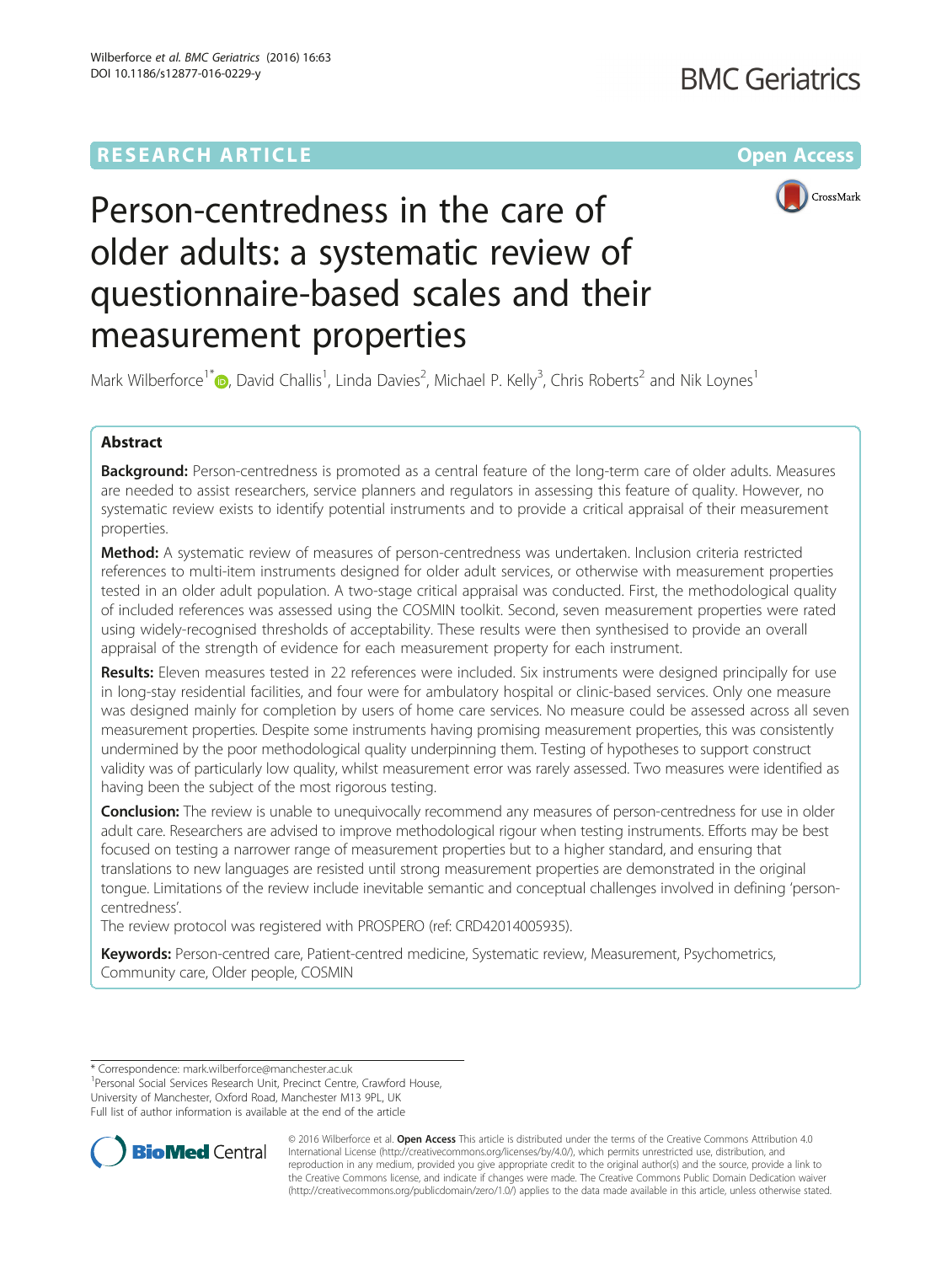#### Background

'Person-centredness' is internationally regarded by many as a foundation for modern health and social care services [\[1](#page-10-0)–[3\]](#page-10-0), with the World Health Organization recently calling for a 'fundamental paradigm shift' in strategy and delivery in accordance with its principles [[4\]](#page-10-0). It has widespread appeal as a philosophy of care that emphasizes the need for services to be responsive to individual needs, and promotes the rights of recipients in achieving a greater influence over decisions that affect them [\[5](#page-10-0)–[7](#page-10-0)]. Tracing its origins back to the 1950s, personcentredness can draw upon a spectrum of well-established conceptual frameworks, including personhood; normalisation; the social model of disability; citizenship; and new public management. In England, person-centredness is championed throughout the care system, from the National Health Service Constitution, through legislative programmes and individual policy initiatives, national clinical standards, regulation of care quality, indicators of performance and, ultimately, front-line practice [\[8](#page-10-0)–[10](#page-10-0)]. That person-centredness has come to hold such a prominent position in the care system is no accident. In addition to ethical arguments based on human rights and public service accountability, evidence suggests that it is strongly associated with service satisfaction; is linked with better engagement with, and adherence to, treatment plans; and is broadly associated with improved health and quality-of-life outcomes [[11](#page-10-0)–[13\]](#page-10-0).

Despite attaining such prominent status, `personcentredness' is notoriously difficult to define and conceptualise. Reviews commonly regard person-centredness as a composite [\[1](#page-10-0), [7](#page-10-0), [14](#page-11-0)] in combining care attributes that themselves are independently recognized components of quality. Different traditions of 'centredness' can be identified within the literature, using varied prefixes (eg 'patient', 'client', or 'consumer') with each giving different emphasis to its necessary and sufficient attributes. Nevertheless three themes are common to each, together forming an operational definition of person-centredness used in this review. First, it gives primacy to understanding the person and their unique interpretation and experience of illness or disability, in particular by taking a holistic view through recognition of psycho-social factors beyond presenting symptoms [\[12](#page-10-0)]. Second, service user empowerment in decision-making has been described as the 'pinnacle' of person-centredness [[15\]](#page-11-0), with greater delegation of control over choices to the service user, guided by a practitioner through appropriate information sharing [[16\]](#page-11-0). Third, the importance of relationships in care and treatment is prioritized, since positive and respectful interpersonal exchanges and the development of trust built on continuity and coordination in care are viewed as therapeutic vehicles to successful support [\[2](#page-10-0)].

The importance of person-centredness for older people with long-term conditions may be at least as great as for other patient groups. The prevalence of multi-morbidity and long-term health problems increases with age, requiring many older adults to draw upon a wider range of support often from multiple care professionals and providers, and so increasing the risk of fragmented care relationships. Further, older people may prioritise the affective characteristics of the care exchange as much as the achievement of specific outcomes [\[17, 18\]](#page-11-0). This may reflect the value placed by older people on maintaining personal identity and usual routines in the context of cognitive or physical decline which can, in part, be achieved through positive care interactions and attention to the whole person [\[19](#page-11-0)]. Older people may also prioritise different facets of person-centredness, or require them to be achieved in a different manner. For example, preferences for autonomy and engagement in decision-making vary between crosssections of younger and older adults [[20](#page-11-0)].

Given conceptual ambiguity, and potential subtle differences in priorities and articulation amongst older people, it is unsurprising that no clear set of measures is available to assist service planners, regulators or researchers in assessing person-centred qualities. Yet recent international appeals to improve and standardise approaches to measurement have brought renewed attention to the need for appropriate instruments [\[4](#page-10-0)]. A Cochrane Review relating to clinical consultations [[21\]](#page-11-0) found that none of the included studies used direct measurement of person-centredness, precluding an understanding of cause-effect pathways, and adding to claims that current scales are either not fit for purpose or inconsistently used [[7, 11](#page-10-0), [12](#page-10-0), [22\]](#page-11-0). Instead, broad satisfaction surveys are commonly adopted, which routinely identify positive experiences amongst older people but which are doubted both conceptually and empirically [[23](#page-11-0), [24\]](#page-11-0).

No systematic review of measures of person-centredness relevant to the long-term care of older adults has yet been conducted. Most importantly, narrative descriptions of available measures [[16](#page-11-0), [25](#page-11-0)] have made reference to measurement properties without critically appraising the quality of research underpinning them. As in any research field, the acceptance of empirically-derived estimates without critical appraisal undermines the evidence-base [\[26\]](#page-11-0). The purpose of this review is to address this gap. Specifically, the review aimed to identify, describe and critically appraise measures of person-centredness relevant to the long-term care of older people.

#### Methods

#### Search strategy

The review protocol was registered with PROSPERO (ref: CRD42014005935). The principal search sought to identify three concepts: "person-centred"; "older people's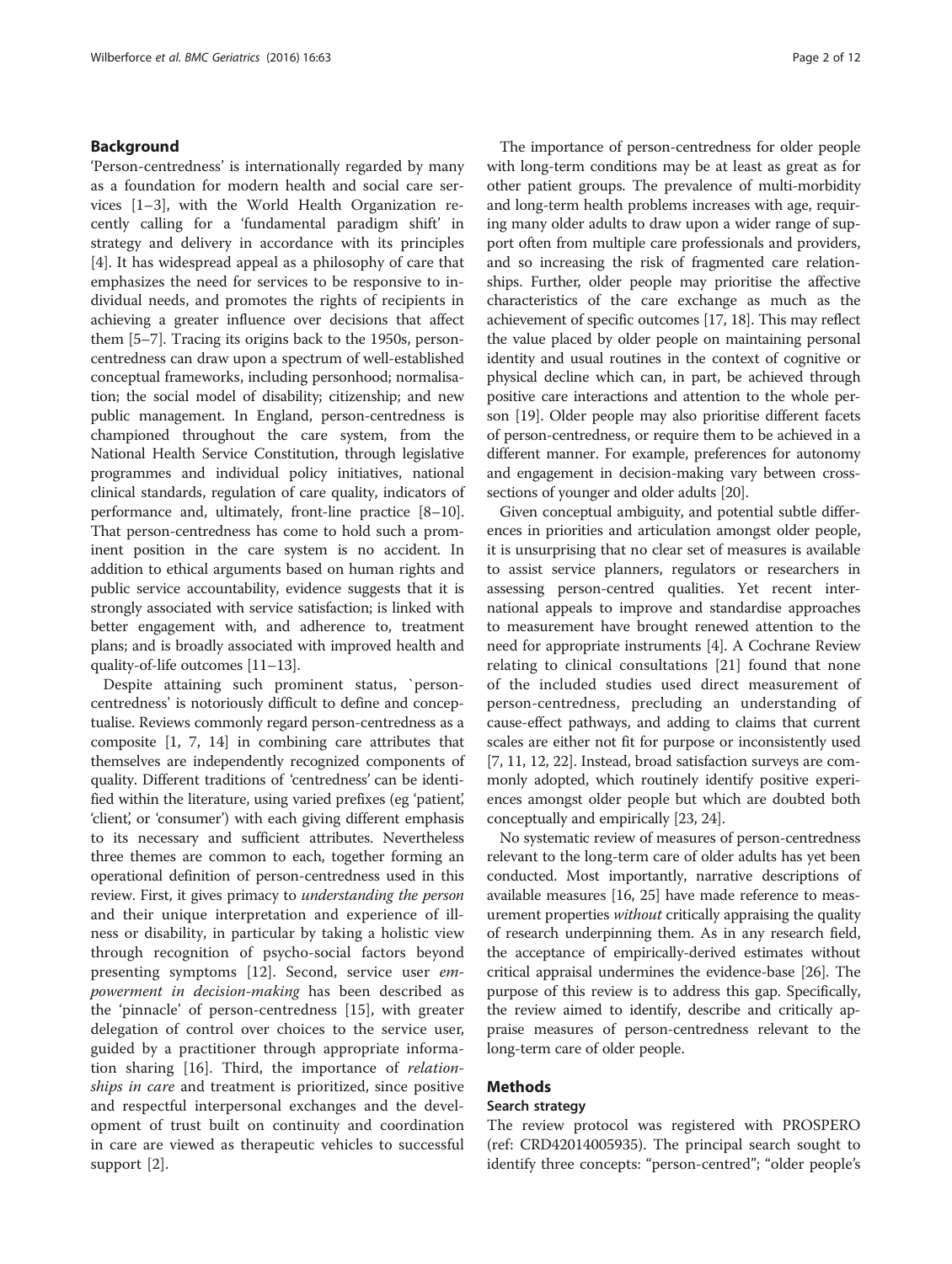services" and "quality measures". With respect to the former, search terms also included the prefixes ("patient", "consumer", "client") and suffixes ("led", "oriented", "directed") to 'centredness'. Further, the search included "individualized" and "personalized" alternatives, and both UK and US spellings. For older people's services, variants were "older people", "older person", "elder\*", "old aged", "geriatr\*" and "senior\*". To identify quality measures, the search terms were extended to "measure\*", "questionnaire", "instrument", "scale", "index", "schedule", "inventory" and "psychometrics". An example search strategy is included as a supplementary file.

Searches were undertaken in Pubmed, CINAHL, Web of Science, PsycINFO, ASSIA, and Social Science Abstracts databases. The search strategy was piloted and refined through discussion between all authors. This search was complemented by a manual review of the bibliographies and measures of person-centredness identified in other reviews, and contact with a leading author in the field. Finally, those measures included in the review were then the subject of an additional search for other references testing the same measures (for example, in other service settings, or testing other psychometric properties).

#### Study selection

Once duplicates were removed, a two-stage sifting process was undertaken. First, one reviewer (MW) screened the titles and abstracts of all citations, seeking to identify those of relevance to the review. All excluded references were screened by a second reviewer (NL). Any ambiguous citations were retained, in addition to those where an abstract was missing. At the second stage, all full articles of the remaining references were obtained and reviewed separately by two authors (MW, DC), achieving an 88 % agreement. Disagreements were resolved by discussion and final consensus.

Five criteria guided the selection of articles, which were refined during the process of piloting (with PROSPERO updated accordingly). First, included instruments were questionnaire-based, and thus excluded measures using direct observation or recordings of care interactions. Second, references needed to report at least one measurement property of a multi-item scale, defined as those assessed by COSMIN (COnsensus-based Standards for the selection of health Measurement INstruments) guidelines [\[27\]](#page-11-0), detailed below. It was not required that authors explicitly stated their intent to establish a measurement property as a research aim, only that information of potential value in doing so was reported. Third, instruments were included if the authors provided evidence of an intent to measure person-centredness, such as through the stated aim of the measure. Where this was not evident, the theoretical framework, background and rationale for

the measures were explored for reference to forms of "centredness" as a guiding principle to the instrument's development. Measures were excluded if no such evidence could be discerned. Through this criterion, generic quality measures and satisfaction scales were excluded. Fourth, the review is also restricted to measures tested with an older adult population, or in older people's services, defined as those being exclusively (eg by referral criteria, such as age restrictions) or predominantly (eg by nature of service, such as dementia care) used by older adults. Where this was not clear, the characteristics of the sample used in testing the measure were inspected. Finally, measures relating to short-term services (such as emergency medicine) were excluded.

The initial electronic search was undertaken in March 2014, and updated in April 2015. Of 2650 references included in the electronic searches, 84 were retained as potential inclusions and read in full (Fig. [1](#page-3-0)). Twelve other references were found through other searches. The review is based on 11 instruments, reported in 22 separate references.

#### Data extraction and critical appraisal

Information relating to the characteristics and aims of the measure; its development and underpinning framework; the domains and items included; the service setting and mechanism of application; and measurement properties were extracted from each reference. Critical appraisal entailed a three-step procedure, informed by the COSMIN framework [[27](#page-11-0)]. First, the methodological quality of the studies was assessed using the COSMIN checklist. This process generated a separate rating (excellent/good/fair/poor) for each of seven measurement properties, where estimated, in each reference. Second, the estimated measurement properties were assessed against established thresholds of acceptability (see Table [1](#page-4-0)). Finally, for each instrument, these assessments were combined to provide an overall rating of the strength of evidence for each measurement property, using a scale adapted by Schellingerhout et al. [[28](#page-11-0)] from the Cochrane Back Review Group (Table [2](#page-4-0)). Quality appraisal was piloted by four authors with one reference, and two authors then independently reviewed a further five references. From that point data extraction was by one author, and corroborated by the second. A completed PRISMA checklist is included as Additional file [1](#page-10-0).

#### Results

Of the 11 instruments included in the review, four stood out as having been the subject of tests of measurement properties in three or more studies, and together accounted for over half of the 22 references: the Individualised Care Instrument (ICI) [\[29](#page-11-0)–[31\]](#page-11-0); Person-Centred Care Assessment Tool (P-CAT) [\[32](#page-11-0)–[35](#page-11-0)]; the Person-centred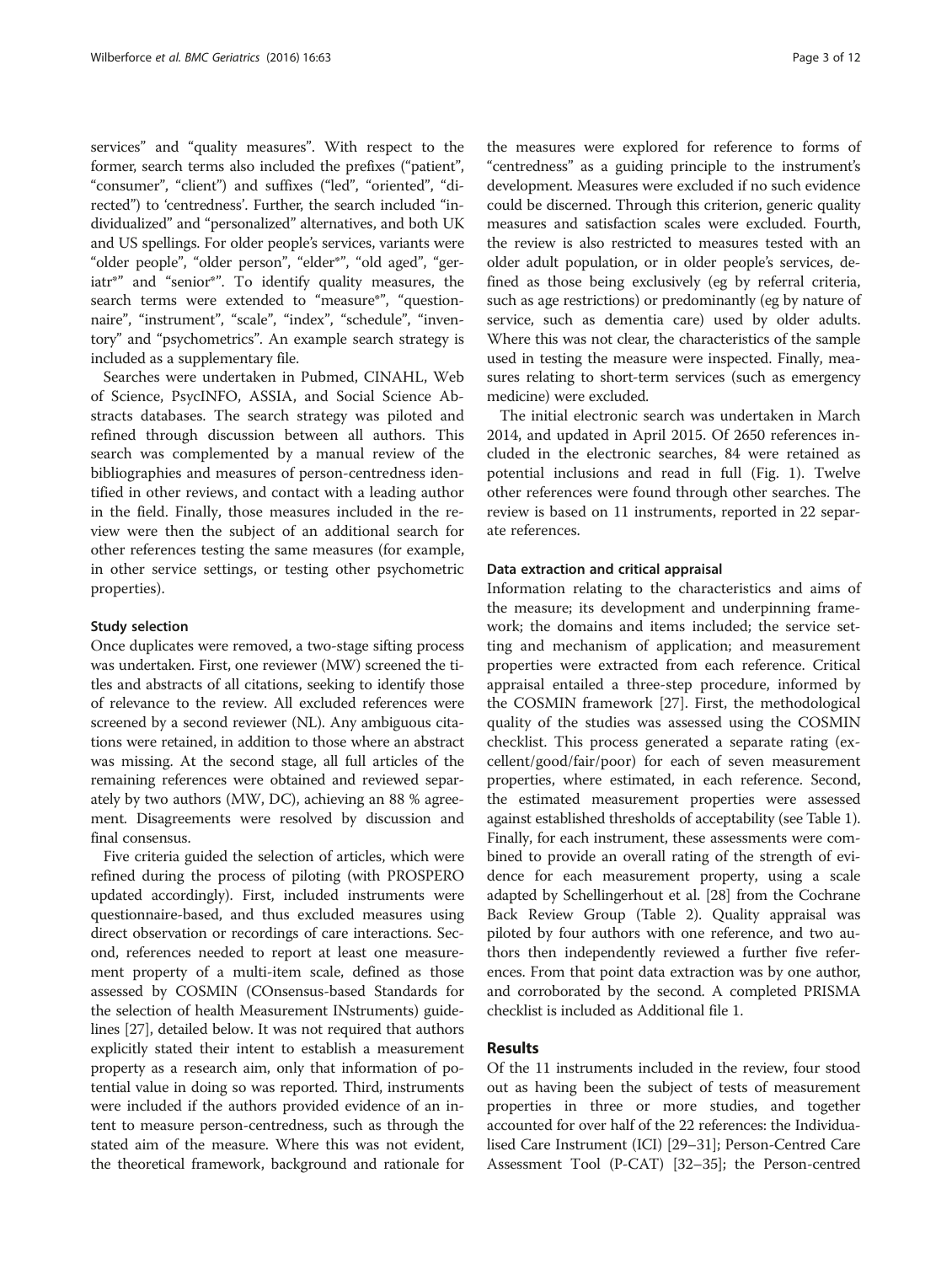<span id="page-3-0"></span>

Climate Questionnaire (PCQ) (comprising both staff [[36, 37\]](#page-11-0) and patient) [[38\]](#page-11-0) versions); and the Client-Centred Care Questionnaire (CCCQ) [\[39](#page-11-0)–[42](#page-11-0)]. The remaining seven instruments had not been as extensively tested in an older adult population, although the Individualized Care Scale – Nurse (ICS-N) [[43\]](#page-11-0) and Measures of Processes of Care – Adult (MPOC-A) [[44](#page-11-0)] were more widely used outside specialist old-age services. An 'Untitled' measure was also included in this review [[45](#page-11-0)], but differed from others since establishing measurement properties was not the main focus of the associated reference.

To assist in synthesis, measures were organised according to whether they were specifically designed for application in older adult services ( $n = 6$ , hereafter 'specific'), or else were originally designed for other/generic

services, but had since been applied to older adult services, or in a predominantly older sample ( $n = 5$ , hereafter 'generic'). Table [3](#page-5-0) illustrates that all except one of the specific instruments (Patient-Centered Family Focused Care (PCFC) [[46\]](#page-11-0)) were initially designed for completion by practitioners, whilst the pattern was largely reversed for generic measures. This tallies with the service settings of the former; predominantly relating to long-stay care designed for people with dementia, thus likely to preclude self-completed questionnaires. Six instruments were designed primarily for use in residential or long-stay nursing care settings (ICI, P-CAT, Person-Directed Care (PDC) [\[47\]](#page-11-0), 'Untitled', PCQ, ICS-N); four were designed for ambulatory hospital- or clinic-based services (PCFC, Person-Centred Health Care for Older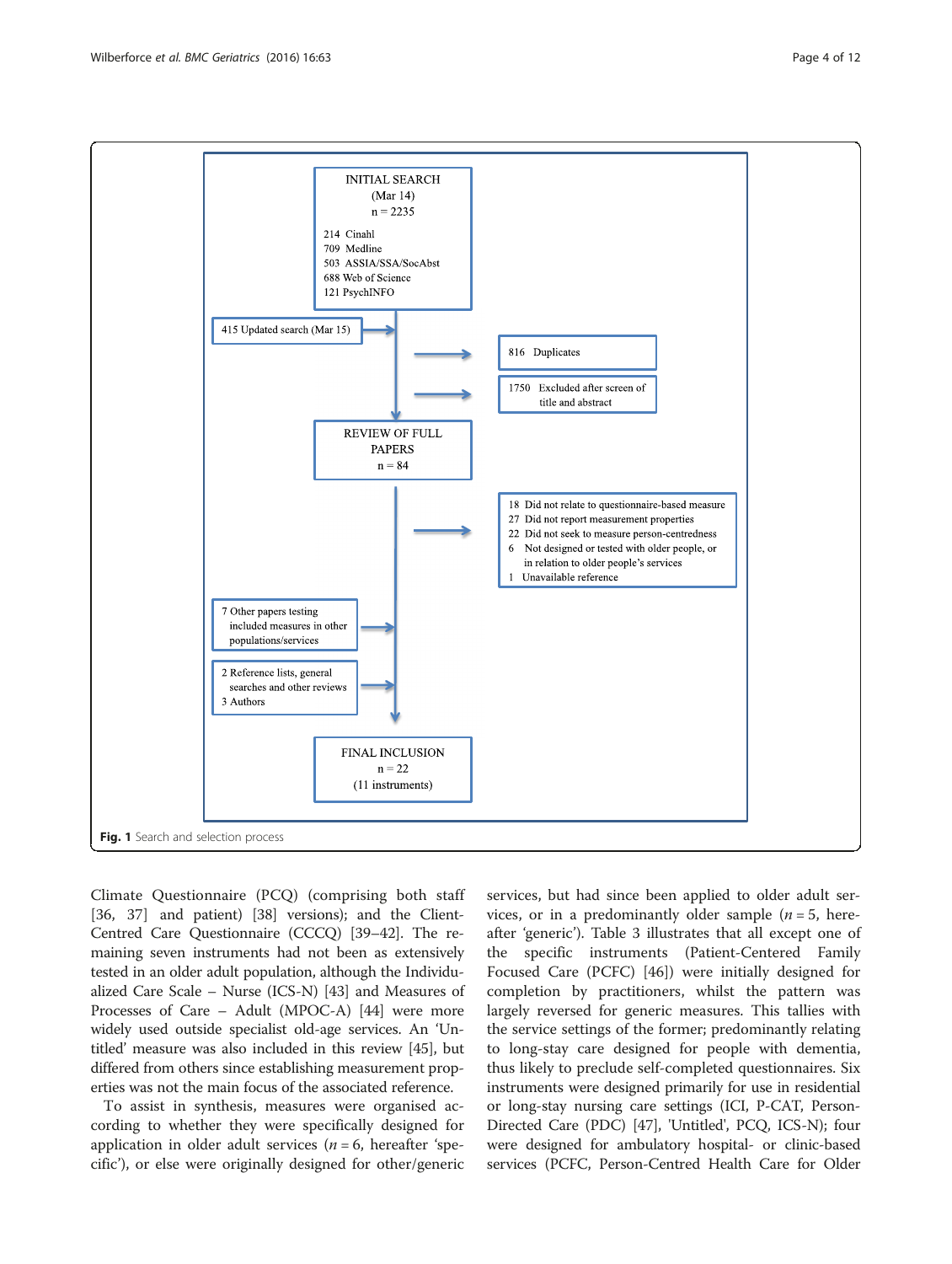| Measurement property    | Rating                   | Criteria                                                                                                                                                                                                                                     |
|-------------------------|--------------------------|----------------------------------------------------------------------------------------------------------------------------------------------------------------------------------------------------------------------------------------------|
| Reliability             |                          |                                                                                                                                                                                                                                              |
| Internal consistency    | $+$                      | Cronbach alpha $> = 0.70$ and $< 0.95$                                                                                                                                                                                                       |
|                         |                          | Cronbach alpha < $0.70$ or > = $0.95$                                                                                                                                                                                                        |
|                         | ?                        | Not available, or scale/subscale not established as unidimensional                                                                                                                                                                           |
| Reliability             | $^{+}$                   | Intraclass Correlation Coefficient (ICC) $>$ = 0.70 or Pearson's Correlation Coefficient (r) $>$ =0.80                                                                                                                                       |
|                         |                          | $ICC < 0.70$ or $r < 0.80$                                                                                                                                                                                                                   |
| Measurement error       | $^{+}$                   | Minimal important change (MIC) > Smallest Detectable Change (SDC)                                                                                                                                                                            |
|                         |                          | $MIC < = SDC$                                                                                                                                                                                                                                |
|                         | $\overline{\phantom{a}}$ | MIC not established                                                                                                                                                                                                                          |
| Validity                |                          |                                                                                                                                                                                                                                              |
| Content validity        | $^{+}$                   | Assessed in target population that items are a complete representation of concept under<br>measurement and that all items are relevant.                                                                                                      |
|                         |                          | Questionnaire is incomplete or contains irrelevant items                                                                                                                                                                                     |
|                         | ?                        | Not available, or not assessed in target population                                                                                                                                                                                          |
| Structural validity     | $+$                      | Factors explain 50 % of variance                                                                                                                                                                                                             |
|                         |                          | Factors explain less than 50 % of variance                                                                                                                                                                                                   |
|                         | ?                        | Explained variance not presented                                                                                                                                                                                                             |
| Hypothesis testing      | $^{+}$                   | Correlation with instruments measuring related constructs is higher than unrelated constructs,<br>AND either (correlation with instrument measuring related construct $> = 0.50$ OR at least 75 %<br>of hypotheses conform to expectations). |
|                         |                          | Correlation with instruments measuring unrelated constructs higher than related constructs<br>OR correlation with instrument measuring related construct <0.50 OR fewer than 75 % of<br>hypotheses conform to expectations.                  |
|                         | ?                        | Correlations only with unrelated constructs, or hypotheses not sufficiently-well specified.                                                                                                                                                  |
| Cross-cultural validity | $+$                      | Original factor structure confirmed OR no differential item functioning                                                                                                                                                                      |
|                         |                          | Does not conform to original factor structure, or important differential item functioning observed                                                                                                                                           |
|                         | $\overline{\phantom{a}}$ | Factor analysis or differential item functioning not presented                                                                                                                                                                               |

<span id="page-4-0"></span>Table 1 Criteria for assessing measurement properties (adapted from Schellingerhout et al. [[28\]](#page-11-0))

Adults (PCHC) [[48](#page-11-0)], MPOC-A, Client-Centred Rehabilitation Questionnaire (CCRQ) [\[49\]](#page-11-0)) and with just one measure (CCCQ) designed explicitly for home-based services. The measures drew on a range of different traditions of 'centredness' to inform their development, such as a Kitwoodian analysis [[19](#page-11-0)] of respect for personhood in dementia (P-CAT, 'Untitled'), and client-centredness in rehabilitation (CCRQ). The origins of two other specific

Table 2 Quality synthesis

| l evel      | Rating      | Description                                                                                                                      |
|-------------|-------------|----------------------------------------------------------------------------------------------------------------------------------|
| Strong      | $+++ (---)$ | Consistent positive (negative) ratings derived<br>from multiple studies of good quality, or in<br>one study of excellent quality |
| Moderate    | $++$ $(--)$ | Consistent positive (negative) ratings in<br>multiple studies of fair quality, or in one<br>study of good quality                |
| I imited    | $+(-)$      | Positive (negative) rating in one study of<br>fair quality                                                                       |
| Conflicting | $+/-$       | Conflicting results                                                                                                              |
| Unknown     |             | Only studies of poor quality                                                                                                     |

measures (PCHC, PDC) lay with policy-makers rather than clinicians and academia: for example, the PDC measure supported a programme to improve the standing and attractiveness of work in the long-term care of older adults in Oregan [\[47\]](#page-11-0). Just three measures (ICI, CCCQ, CCRQ) sourced items empirically from primary exploratory fieldwork with service users, using a range of qualitative techniques (observation of care exchanges; qualitative semi-structured interviews; and focus groups). The CCRQ was unique in undertaking formal cognitive interviews as a mechanism for testing with service users how items were interpreted and how responses formulated [[49](#page-11-0)].

Eight instruments (see Table [4\)](#page-6-0) were multidimensional and formed distinct subscales, typically identified through factor analyses, enabling an assessment of how well the three broad themes of person-centredness (outlined above) were represented. Items relating to 'understanding the person' formed a distinct subscale of the ICI and PDC (both labelled 'knowing the person'); PCHC ('getting to know the individual'); and the ICS-N (comprising separate subscales assessing how well practitioners attended to the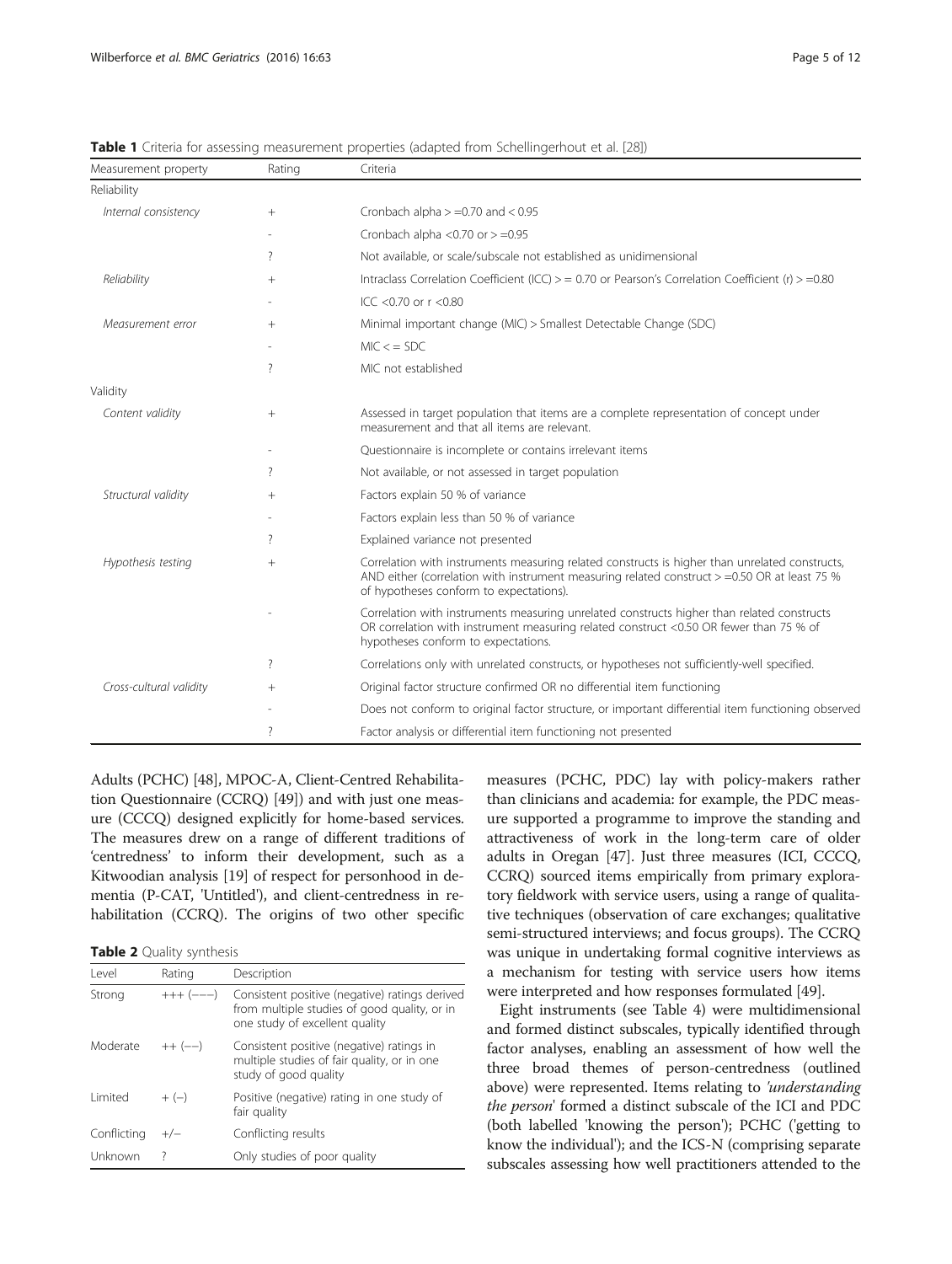#### <span id="page-5-0"></span>Table 3 Overview of included instruments

| Name of instrument                                                  | reference<br>in review | Year of first Respondent                                                                                                                                                                                                                             | Service/setting context<br>Conceptual origins                                                                                                                   |                                                                           | Method for item generation Validation methods                                  |                                                  |  |
|---------------------------------------------------------------------|------------------------|------------------------------------------------------------------------------------------------------------------------------------------------------------------------------------------------------------------------------------------------------|-----------------------------------------------------------------------------------------------------------------------------------------------------------------|---------------------------------------------------------------------------|--------------------------------------------------------------------------------|--------------------------------------------------|--|
|                                                                     |                        |                                                                                                                                                                                                                                                      | Specific measures: instruments originally designed for use with older adults, or in relation to older adult services                                            |                                                                           |                                                                                |                                                  |  |
| Individualised Care<br>Instrument (ICI)                             | 2007 [29]              | Individualised nursing care in long-term<br>Residential and nursing home settings;<br>Care worker<br>institutions for people with dementia.<br>long-stay hospital wards; sheltered<br>housing; home services and other<br>long-stay care facilities. |                                                                                                                                                                 | Observation of care<br>interactions, and literature.                      | Expert panel                                                                   |                                                  |  |
| Person-Centred Care<br>Assessment Tool (P-CAT)                      | 2010 [32]              | Practitioners                                                                                                                                                                                                                                        | Personhood in dementia and subjective<br>experiences of illness.                                                                                                | Long-term aged care and residential<br>care settings                      | Literature                                                                     | Expert panel and focus<br>group of service users |  |
| Patient-Centered<br>Family-Focused<br>Care (PCFC)                   | 2007 [46]              | Service user/<br>family carer                                                                                                                                                                                                                        | Palliative care literature integrating<br>'whole person' perspectives with<br>family-centredness                                                                | Frail elders using veteran ambulatory<br>care centres                     | Theory, literature and<br>existing instrumentation                             | Not specified                                    |  |
| Person-Centred Health Care<br>for Older Adults (PCHC)               | 2013 [48]              | Multiple staff<br>groups                                                                                                                                                                                                                             | Policy-driven conceptualisation of<br>person-centredness in hospital settings                                                                                   | Hospital wards, rehabilitation and<br>continence clinics                  | Research team<br>and literature                                                | Expert panel and focus<br>group of service users |  |
| Person-Directed Care<br>Measure (PDC)                               | 2008 [47]              | Multiple staff<br>groups                                                                                                                                                                                                                             | Policy-driven origins: measure designed<br>to evaluate local person-centred care<br>initiative with aim of improving care<br>relationships and job satisfaction | Residential care, assisted living<br>and home care settings.              | Research team, practitioners<br>and literature.                                | With practitioners                               |  |
| 'Untitled'                                                          | 2013 [45]              | <b>Nurses</b>                                                                                                                                                                                                                                        | Personhood in dementia                                                                                                                                          | Long-term geriatric wards                                                 | Interviews with practitioners, None presented<br>expert opinion and literature |                                                  |  |
| Generic measures: instruments initially designed for wider services |                        |                                                                                                                                                                                                                                                      |                                                                                                                                                                 |                                                                           |                                                                                |                                                  |  |
| Person-centred Climate<br>Questionnaire (PCQ)                       | 2012 [37]              | Service user<br>and staff<br>versions                                                                                                                                                                                                                | Person-centredness in care environment                                                                                                                          | Nursing homes, dementia care wards<br>and other long-term care facilities | Theory and literature                                                          | Expert panel                                     |  |
| Client-Centred Care<br>Questionnaire (CCCQ)                         | 2006 [39]              | Service user                                                                                                                                                                                                                                         | Client-centredness in home-based nursing<br>care for people with long-term conditions                                                                           | Home care services; long-term<br>hospital wards                           | Oualitative interviews<br>with service users                                   | Expert panel                                     |  |
| Individualised Care<br>Scale - Nurse (ICS-N)                        | 2012 [43]              | <b>Nurses</b>                                                                                                                                                                                                                                        | Individualised care as an application of<br>interactional models of nursing.                                                                                    | Long-term care wards                                                      | Literature                                                                     | Expert panel                                     |  |
| Measures of Processes of<br>Care - Adult (MPOC-A)                   | 2010 [44]              | Service user/<br>family carer                                                                                                                                                                                                                        | Client and family-centred care in<br>paediatric medicine                                                                                                        | Community orthopaedic services                                            | Existing instruments                                                           | Research team                                    |  |
| Client-Centred Rehabilitation<br>Questionnaire (CCRQ)               | 2006 [49]              | Service user                                                                                                                                                                                                                                         | Client-centred occupational therapy in<br>rehabilitation services, drawing on principles<br>that promote autonomy, client strengths,<br>choice and partnership. | Ward-based rehabilitation program                                         | Focus groups with<br>service users                                             | Cognitive interviews<br>with service users       |  |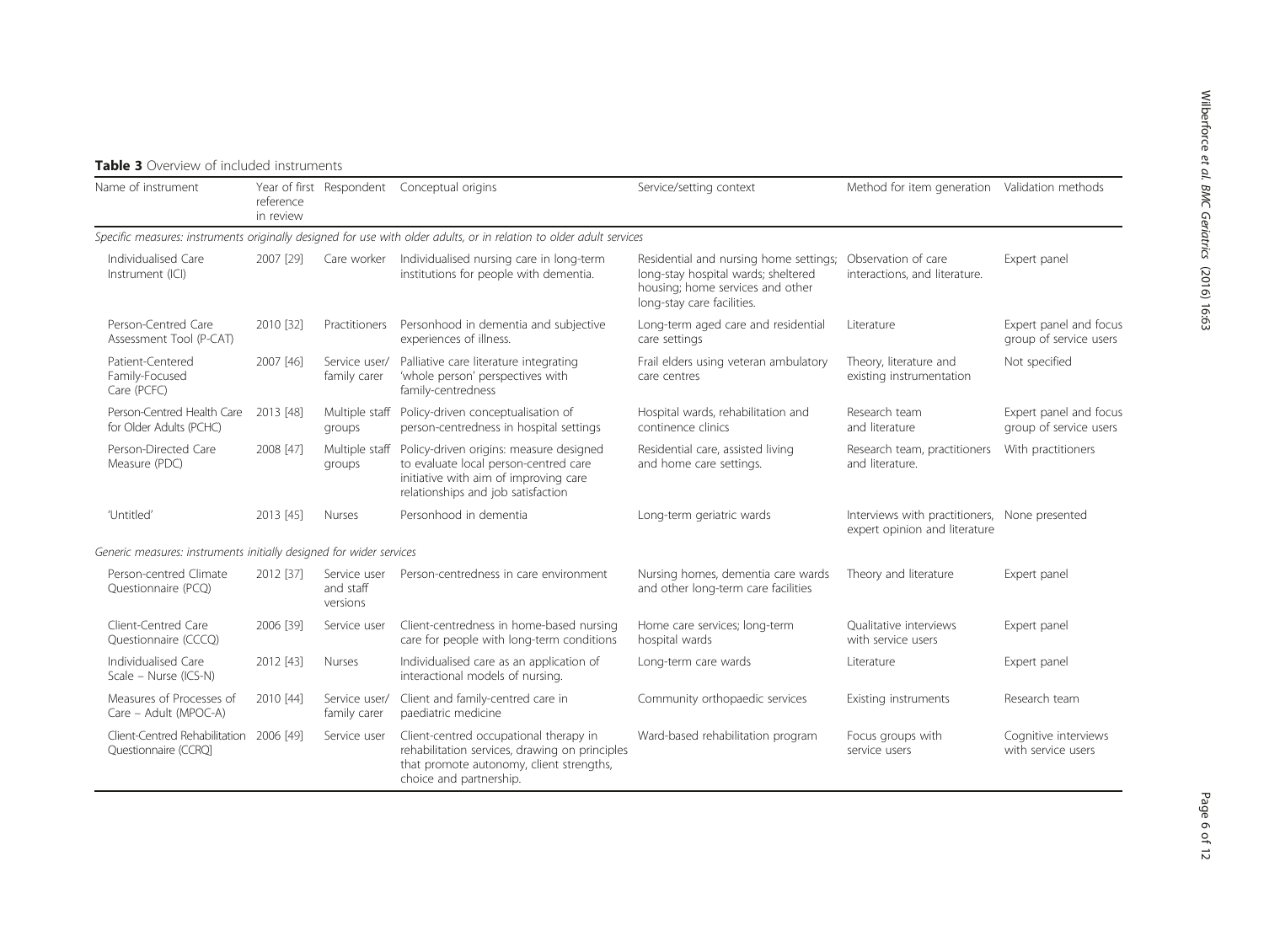<span id="page-6-0"></span>Table 4 Attributes of person-centredness

| Name of measure       | No. items (scales) | Attributes                                                                                                                                                                                                                                                                                                                  |
|-----------------------|--------------------|-----------------------------------------------------------------------------------------------------------------------------------------------------------------------------------------------------------------------------------------------------------------------------------------------------------------------------|
| Specific measures     |                    |                                                                                                                                                                                                                                                                                                                             |
| C                     | 22(4)              | Knowing the person (6 items); Autonomy (8 items); Communication (Staff/Resident) (3 items);<br>Communication (Staff/Staff) (5 items).                                                                                                                                                                                       |
| P-CAT                 | 13(3)              | Extent of personalising care (7 items); Amount of organizational support (4 items);<br>Degree of environmental accessibility: (2 items).                                                                                                                                                                                    |
| <b>PCFC</b>           | 8(1)               | Unidimensional scale                                                                                                                                                                                                                                                                                                        |
| <b>PCHC</b>           | 31(8)              | Involvement in care planning (4 items); Finding out goals (2 items); Supportive working<br>environment (7 items); Coordinated contact (4 items); Meeting practical needs (4 items);<br>Meeting communication needs (4 items); Getting to know the individual (3 items);<br>Attitudes towards person-centred care (3 items). |
| <b>PDC</b>            | 35(5)              | Knowing the person (7 items); Comfort care (8 items); Autonomy (7 items); Personhood (7 items);<br>Support relations (6 items).                                                                                                                                                                                             |
| 'Untitled'            | 8(1)               | Unidimensional scale                                                                                                                                                                                                                                                                                                        |
| Generic measures      |                    |                                                                                                                                                                                                                                                                                                                             |
| PCQ (Staff version)   | 14(3)              | A climate of safety (6 items); A climate of everydayness (4 items); A climate of community (4 items)                                                                                                                                                                                                                        |
| PCQ (Patient version) | 17(3)              | A climate of safety (10 items); A climate of everydayness (4 items); A climate of hospitality (3 items)                                                                                                                                                                                                                     |
| CCCQ                  | 15(1)              | Unidimensional scale                                                                                                                                                                                                                                                                                                        |
| ICS-N                 | 17(3)              | Clinical situation (7 items); Personal life situation (4 items); Decisional control over care (6 items)                                                                                                                                                                                                                     |
| MPOC-A                | 34(4)              | Enabling and partnership (9 items); Providing general/specific information (10 items); Coordinated<br>and comprehensive care (9 items); Respectful and supportive care (6 items)                                                                                                                                            |
| <b>CCRQ</b>           | 30(7)              | Decision-making (5 items); Information-sharing (4 items); [Involvement in] Outcome evaluation<br>(4 items); Family involvement (5 items); Emotional support (4 items); Physical comfort (4 items);<br>Continuity in care (4 items).                                                                                         |

personal experiences and interpretation of their current 'clinical situation'; and a second focused on understanding the patient's wider 'life situation'). Items relating to 'empowerment in decision-making' were distinct in the ICI and PDC (both labelled 'autonomy'); PCHC ('involvement in care planning'); the ICS-N ('decisional control over care'); MPOC-A ('enabling and partnership') and CCRQ ('decision making'). Furthermore, the MPOC-A and CCRQ additionally included subscales directed at the quality of information-sharing in supporting decisions; and the P-CAT included a subscale assessing how care decisions are tailored to the individual. Finally, features of 'relationships in care' were evident through items in the ICI ('communication with residents'); PCHC ('supporting relations'); MPOC-A ('respectful and supportive care') and CCRQ ('emotional support'). The extent of continuity and coordination in care was also a feature of the PCHC, MPOC-A and CCRQ. Whilst the labels of the PCQ subscales do not obviously correspond with the themes of person-centredness used in this paper, a closer inspection of individual items finds clear resonance. For example, within 'a climate of safety' are several items relating to caregiver interpersonal and relationship skills.

#### Quality appraisal and synthesis

Table [5](#page-7-0) presents an assessment of the methodological quality of the research upon which measurement

properties were estimated. Where a measurement property was not estimated, the table cell is blank. All references attempted an assessment of internal consistency, which were typically well performed [[34](#page-11-0)–[48](#page-11-0), [37](#page-11-0), [39, 42](#page-11-0)] particularly where supported by large sample sizes. Tests of structural validity were of more diverse quality, with some references missing opportunities for confirmatory factor analyses to more firmly establish structures identified in earlier exploratory work [[35, 48, 43, 37, 43\]](#page-11-0). Testretest reliability was performed in 10 references, but was not well conducted overall because of inadequate sample sizes [\[29](#page-11-0), [32, 34, 35](#page-11-0), [45, 37](#page-11-0), [44\]](#page-11-0) or a sub-optimal choice of correlation coefficient (e.g. Pearson's r chosen over intra-class correlation coefficient [\[37\]](#page-11-0)). Content validity was also typically poorly conducted since it was rarely assessed if the items comprehensively spanned the person-centredness construct as defined by the authors [[29, 46, 45](#page-11-0), [37](#page-11-0)–[39](#page-11-0)]. Hypothesis testing also tended to be inadequate, since analysis with the potential to support concurrent validity was often stymied by failing to describe the comparison instrument in sufficient detail [[33, 39](#page-11-0), [42](#page-11-0)]. Further, anticipated directions and magnitudes of associations in hypotheses testing were rarely specified with clarity [\[30](#page-11-0), [36](#page-11-0)–[44, 49](#page-11-0)]. For example, Cott et al. [[49](#page-11-0)] hypothesised that differences would be observed in CCRQ scores between different participating institutions in their study, without being sufficiently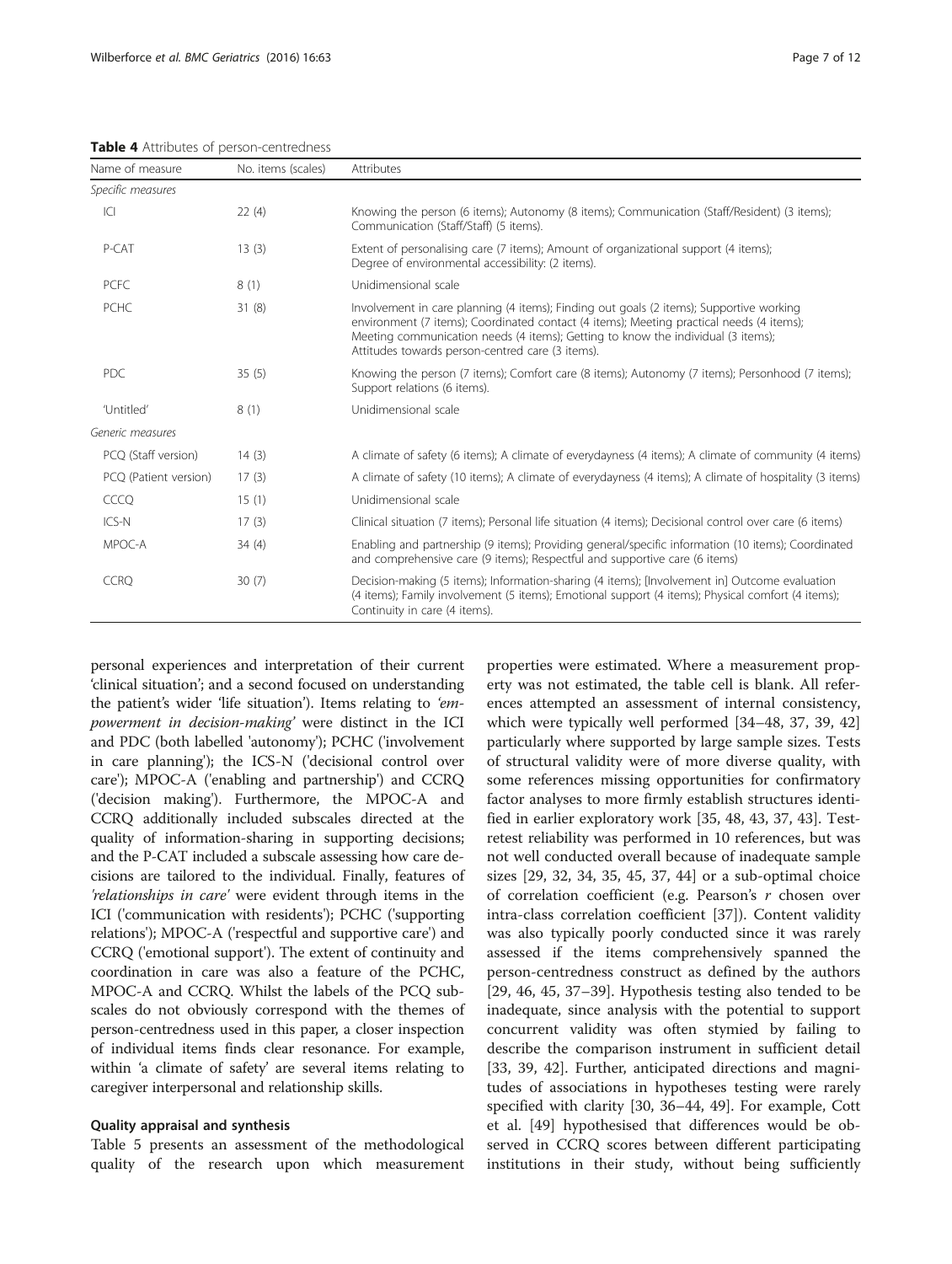| Measure               | Study                    | Internal<br>consistency | Reliability | Measurement<br>error | Content<br>validity | Structural<br>validity | Hypothesis<br>testing | Cross-cultural |
|-----------------------|--------------------------|-------------------------|-------------|----------------------|---------------------|------------------------|-----------------------|----------------|
| Specific measures     |                          |                         |             |                      |                     |                        |                       |                |
| C                     | Chappell et al. [29]     | Poor                    | Fair        |                      | Poor                | Poor                   | Fair                  |                |
|                       | Charalambous et al. [30] | Fair                    |             |                      |                     |                        | Fair                  | Poor           |
|                       | O'Rourke et al. [31]     | Good                    |             |                      |                     | Good                   |                       |                |
| P-CAT                 | Edvardsson et al. [32]   | Good                    | Poor        |                      | Good                | Good                   |                       |                |
|                       | Zhong & Lou [33]         | Fair                    |             |                      |                     | Fair                   | Poor                  | Poor           |
|                       | Sjogren et al. [34]      | Excellent               | Fair        |                      |                     | Excellent              |                       | Poor           |
|                       | Rokstad et al. [35]      | Excellent               | Fair        |                      |                     | Good                   |                       | Poor           |
| PCFC                  | Rose et al. [46]         | Excellent               |             |                      | Poor                | Excellent              |                       |                |
| PCHC                  | Dow et al. [48]          | Excellent               |             |                      | Excellent           | Good                   |                       |                |
| <b>PDC</b>            | White et al. [47]        | Fair                    |             |                      | Good                | Fair                   |                       |                |
|                       | Sullivan et al. [52]     | Fair                    |             |                      | Poor                |                        |                       |                |
| 'Untitled'            | Terada et al. [45]       | Poor                    | Poor        |                      | Poor                |                        |                       |                |
| Generic measures      |                          |                         |             |                      |                     |                        |                       |                |
| PCQ (Staff version)   | Edvardsson et al. [36]   | Fair                    |             |                      |                     |                        | Fair                  |                |
|                       | Bergland et al. [37]     | Excellent               | Fair        |                      | Poor                | Good                   | Poor                  | Fair           |
| PCQ (Patient version) | Bergland et al. [38]     | Fair                    | Fair        |                      | Poor                |                        | Poor                  | Fair           |
| <b>MPOCA</b>          | Bamm et al. [44]         | Poor                    | Fair        |                      | Poor                |                        | Fair                  |                |
| CCCQ                  | de Witte et al. [39]     | Excellent               |             |                      | Poor                | Fair                   | Poor                  |                |
|                       | Bruus et al. [40]        | Poor                    |             |                      |                     |                        |                       | Poor           |
|                       | Bosman et al. [41]       | Fair                    |             |                      |                     |                        | Poor                  |                |
|                       | Muntinga et al. [42]     | Excellent               | Excellent   | Excellent            |                     | Excellent              | Poor                  |                |
| ICS-N                 | Suhonen et al. [43]      | Fair                    |             |                      |                     | Fair                   |                       |                |
| <b>CCRQ</b>           | Cott et al. [49]         | Poor                    | Good        |                      | Excellent           |                        | Poor                  |                |

<span id="page-7-0"></span>Table 5 Methodological quality for studies across seven measurement properties

Empty cells indicate the property was not assessed in the reference

precise in their expectations. Further, they gave weight to significant differences from a large battery of statistical testing susceptible to Type I error. No measures assessed validity against a recognised 'gold standard'.

The measurement property ratings for each reference are presented in Table [6](#page-8-0) using thresholds outlined above (Table [1\)](#page-4-0). For measures with multiple subscales, a positive (or negative) rating required that every estimate meet (or fail) the threshold; where this was not attained an undetermined rating was given, although the number of estimates meeting the threshold for a positive result is provided in parentheses. Thus, internal consistency was most often 'undetermined' because not all subscales met the requisite Cronbach alpha threshold, although each contained at least one subscale achieving this criterion. Test-retest reliability was mostly rated positively. Content validity was 'undetermined' in seven of the applications, including all of the generic measures [[36](#page-11-0)–[49](#page-11-0)] because the instruments did not incorporate specific validation in the older adult populations they were now being implemented within (a minimum requirement for

any rating to be given on this domain). Three references testing hypotheses received a negative rating [\[30, 33](#page-11-0), [42](#page-11-0)] and only one rated positively [\[39](#page-11-0)]. No applications of cross-cultural validity could be given a determined rating since they all failed the minimum standards established in Table [1.](#page-4-0)

Finally, Table [7](#page-9-0) presents a quality synthesis for each measure by combining the information from Tables 5 and [6](#page-8-0) above. Due to missing measurement properties the table has only 51 populated cells (33 being empty). Further, fewer than half  $(n = 24)$  of the populated cells could be assigned a definitive (positive or negative) rating, and of these only eight were judged to be based on 'strong' empirical footings. The review finds strong evidence that the CCCQ measure is an internally consistent and reliable instrument with a confirmed factor structure. Other measurement properties require further research, in particular with respect to hypothesis testing where results using the measure may not accord with expectations. Further, the P-CAT has strong internal consistency and good content validity, with some limited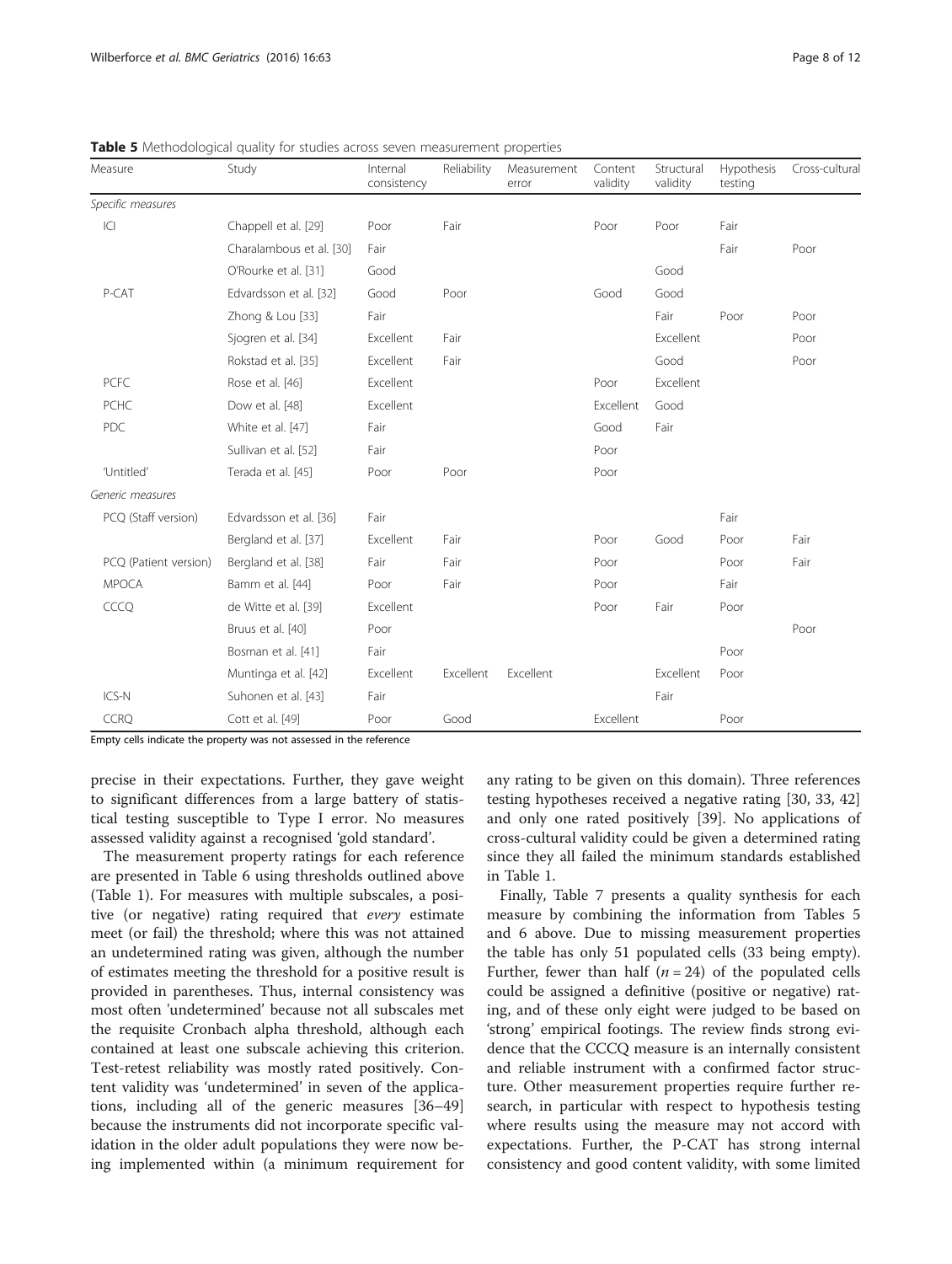| Measure               | Study                    | Internal<br>consistency | Reliability     | Measurement<br>error | Content<br>validity | Structural<br>validity   | Hypothesis<br>testing | Cross-cultural     |
|-----------------------|--------------------------|-------------------------|-----------------|----------------------|---------------------|--------------------------|-----------------------|--------------------|
| Specific measures     |                          |                         |                 |                      |                     |                          |                       |                    |
| C                     | Chappell et al. [29]     | 2(3/4)                  | 2(1/4)          |                      | $\overline{?}$      |                          | $\overline{?}$        |                    |
|                       | Charalambous et al. [30] | 7(3/4)                  |                 |                      |                     |                          |                       |                    |
|                       | O'Rourke et al. [31]     | 7(7/8)                  |                 |                      |                     | $^{+}$                   |                       |                    |
| P-CAT                 | Edvardsson et al. [32]   | 2(3/4)                  | 2(1/4)          |                      |                     | $^{+}$                   |                       |                    |
|                       | Zhong & Lou [33]         | 2(1/4)                  |                 |                      |                     | $\overline{?}$           |                       | $\overline{?}$     |
|                       | Sjogren et al. [34]      | $^{+}$                  | ? (1/3)         |                      |                     |                          |                       | $\overline{\cdot}$ |
|                       | Rokstad et al. [35]      | $^{+}$                  | $^{+}$          |                      |                     |                          |                       | $\overline{\cdot}$ |
| PCFC                  | Rose et al. [46]         | $^{+}$                  |                 |                      | $\overline{\cdot}$  | $\overline{\cdot}$       |                       |                    |
| PCHC                  | Dow et al. [48]          | 7(4/8)                  |                 |                      | $^{+}$              | $^{+}$                   |                       |                    |
| PDC                   | White et al. [47]        | $^{+}$                  |                 |                      | $^{+}$              | $^{+}$                   |                       |                    |
|                       | Sullivan et al. [52]     | $^{+}$                  |                 |                      | $^{+}$              |                          |                       |                    |
| 'Untitled'            | Terada et al. [45]       | ?                       | $\! + \!\!\!\!$ |                      | ?                   |                          |                       |                    |
| Generic measures      |                          |                         |                 |                      |                     |                          |                       |                    |
| PCQ (Staff version)   | Edvardsson et al. [36]   | $\! + \!\!\!\!$         |                 |                      |                     |                          | ?                     |                    |
|                       | Bergland et al. [37]     | $^{+}$                  |                 |                      | $\overline{?}$      | $+$                      | ?                     | $\overline{?}$     |
| PCQ (Patient version) | Bergland et al. [38]     | ?                       | $+$             |                      | ?                   |                          | ?                     | $\overline{\cdot}$ |
| <b>MPOCA</b>          | Bamm et al. [44]         | $\overline{\cdot}$      | $+$             |                      | $\overline{\cdot}$  |                          | $\overline{?}$        |                    |
| CCCQ                  | de Witte et al. [39]     | $\! + \!$               |                 |                      | $\overline{?}$      | $+$                      | $^{+}$                |                    |
|                       | Bruus et al. [40]        | ?                       |                 |                      |                     |                          |                       | $\overline{\cdot}$ |
|                       | Bosman et al. [41]       | $^{+}$                  |                 |                      |                     |                          | $\overline{\cdot}$    |                    |
|                       | Muntinga et al. [42]     | ?                       | $^{+}$          | $\overline{\cdot}$   |                     | $^{+}$                   |                       |                    |
| ICS-N                 | Suhonen et al. [43]      | $^{+}$                  |                 |                      |                     | $\overline{\mathcal{E}}$ |                       |                    |
| <b>CCRQ</b>           | Cott et al. [49]         | $\overline{\cdot}$      | $\! + \!\!\!\!$ |                      | $\! + \!\!\!\!$     |                          | $\overline{\cdot}$    |                    |

<span id="page-8-0"></span>Table 6 Rating of measurement properties against thresholds

'+' indicates that the threshold was met; '-'indicates that the threshold was failed' '?' indicates that a rating could not be determined from the results presented. Where results are inconsistent across subscales, a '?' rating is given. Parentheses then how many of the subscales met the relevant thresholds. Empty cells indicate the property was not assessed in the reference

evidence of test-retest reliability. However, five of the instruments reviewed have, at most, a single positivelyrated measurement property to support their use. Furthermore, no instrument included in the review was the subject of successful measurement error, hypothesis testing or cross-cultural validity assessments. The review found no evidence that measures designed specifically for older adult services have superior measurement properties than their generic counterparts.

#### **Discussion**

It has been argued that efforts to objectively measure person-centred care have not matched its rapid promotion amongst health service priorities [[8\]](#page-10-0). Researchers seeking to evaluate interventions against these standards, and managers aiming to monitor and improve quality, have a limited evidence-base to support their choice of measurement instruments. Dow et al. [[48\]](#page-11-0) developed their own measure after a literature review found "no

previously published measures of person-centered care in health settings" (p1066) was suited to their research in old age psychiatric services. No systematic review has hitherto been conducted and no formal quality appraisal has been undertaken. The present review aimed to fill this gap.

Eleven instruments were identified, spanning both general and gerontological nursing, rehabilitation and occupational therapy, and palliative care. However, the breadth and methodological quality of research underpinning these measures was generally poor, and none can be recommended without significant reservations. Two measures, the P-CAT and CCCQ, have been subject of the most attempts to test measurement properties. The former was designed for completion by staff in long-term care facilities to self-assess the person-centred quality of their service. However, the dimensionality of the instrument is subject to some uncertainty, with an unstable two or three factor solution in different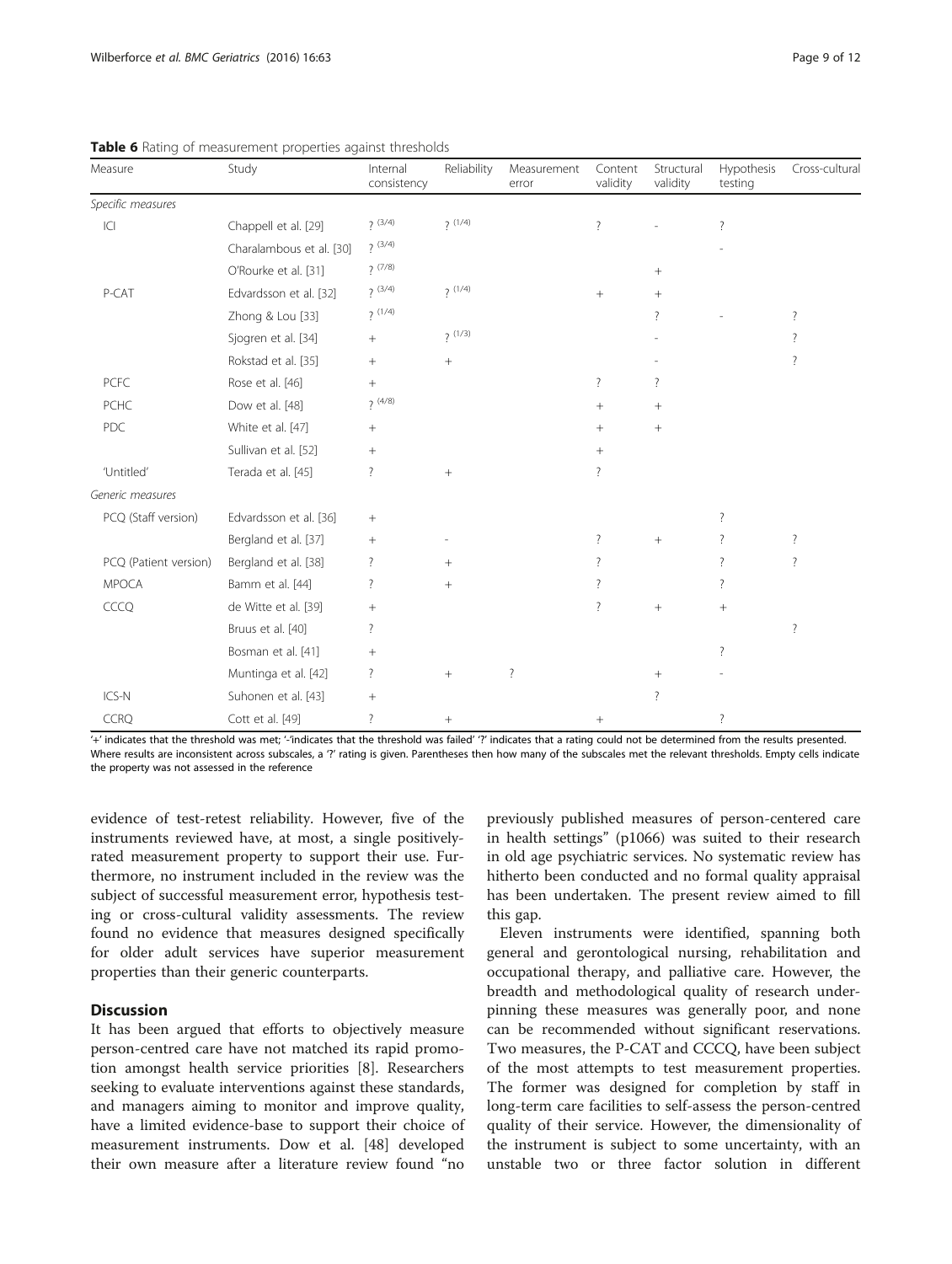<span id="page-9-0"></span>

| Measure                 |                          |         | Internal consistency Reliability Measurement error Content validity Structural validity Hypothesis testing Cross-cultura |          |          |                          |
|-------------------------|--------------------------|---------|--------------------------------------------------------------------------------------------------------------------------|----------|----------|--------------------------|
| Specific measures       |                          |         |                                                                                                                          |          |          |                          |
| C                       |                          |         |                                                                                                                          |          | $^{++}$  |                          |
| P-CAT                   | $^{+++}$                 | $^{+}$  |                                                                                                                          | $^{++}$  | $+/-$    |                          |
| <b>PCFC</b>             | $^{+++}$                 |         |                                                                                                                          | ?        | C.       |                          |
| PCHC                    |                          |         |                                                                                                                          | $^{+++}$ | $^{++}$  |                          |
| <b>PDC</b>              | $^{++}$                  |         |                                                                                                                          | $++$     | $+$      |                          |
| 'Untitled'              | $\overline{\phantom{a}}$ |         |                                                                                                                          | 7        |          |                          |
| Generic measures        |                          |         |                                                                                                                          |          |          |                          |
| PCQ (Staff version)     | $+++$                    |         |                                                                                                                          |          | $^{++}$  |                          |
| PCQ (Patient version) ? |                          | $^{+}$  |                                                                                                                          |          |          |                          |
| <b>MPOCA</b>            |                          | $+$     |                                                                                                                          |          |          |                          |
| CCCQ                    | $^{+++}$                 | $+++$   | $\overline{\phantom{a}}$                                                                                                 |          | $^{+++}$ | $\overline{\phantom{a}}$ |
| ICS-N                   | $+$                      |         |                                                                                                                          |          |          |                          |
| <b>CCRQ</b>             |                          | $^{++}$ |                                                                                                                          | $+++$    |          |                          |

Empty cells indicate the property was not been assessed in any reference for that measure. '+++'('-) indicates that 'strong' evidence supports a positive (negative) measurement property for that instrument; '++'('—') indicates 'moderate' evidence; '+'('-') indicates 'limited' evidence; '+/−'indicates conflicting evidence; and '?' indicates that only studies of poor quality were available or could not be determined

language versions. Further development work and confirmatory factor analyses would bolster the measure. The CCCQ, by contrast, is a unidimensional measure developed primarily for home care services. The items were formulated directly from quotations from service user interviews, although these were mostly younger adults, and none aged over sixty [[50](#page-11-0)]. The measure has been subject to the most rigorous testing of all the instruments, although there are doubts over its construct validity since it failed to conform to hypotheses tested in one study. There is some evidence that the items may have proved challenging for an elderly population to answer, and the authors have recommended the development of instruments using items tailored to the experiences and abilities of the particular client group being researched [\[42](#page-11-0)]. Cognitive interviewing is one method for rigorously testing the applicability and comprehension of instruments prior to wider piloting, and was adopted by only one reference in this review [[49\]](#page-11-0).

Quality appraisal was attempted for seven measurement properties across the 12 instruments (treating the two PCQ versions separately), permitting 84 possible synthesis results. Yet many measurement properties had not been successfully tested in any study meeting the eligibility criteria. Of the 51 populated cells, the review found only eight were supported by evidence rated as 'strong', with many 'undetermined' results due to poor methodological quality. The evidence-base would be better served by more studies of higher quality, even if that is at the expense of fewer measurement properties being investigated, at least in early development. For example, efforts to translate existing instruments into a multitude of new languages appear wasteful if the instrument has yet to demonstrate solid validity and reliability in its original language. Furthermore, using exploratory analysis with a fledgling instrument, and applying a *post-hoc* rationalisation of how results support validity, should be avoided. Not all such studies explicitly sought to formally establish a measurement property and might have been excluded from the review. Regardless, by not specifying clear hypotheses *a priori*, they did not achieve a good rating. Use of modern toolkits, such as COSMIN, may assist researchers in reaching the standards expected in modern measurement studies.

In common with Edvardsson et al. [\[32\]](#page-11-0), this review also finds a notable lack of service user or carer perspectives in selecting items for inclusion in questionnaires. In addition to being poor practice, it is ironically incompatible with person-centredness. Researchers have also shied away from supplying evidence of measurement error, and its related concept, 'minimal important change' [[26](#page-11-0)]. It is essential to understand what the smallest change is in any given measure that has meaning and value to service users. This can then be compared to estimated error within the measure, and it can then be determined if meaningful change is within or beyond what can be reliably detected. Thus, greater consideration to service user perspectives in the development and testing of future instruments is required.

The review strived to include measures of personcentredness in care, but given definitional ambiguities in the construct, the instruments synthesised are diverse in their content and intended application. Three domains of person-centredness - used as an operational definition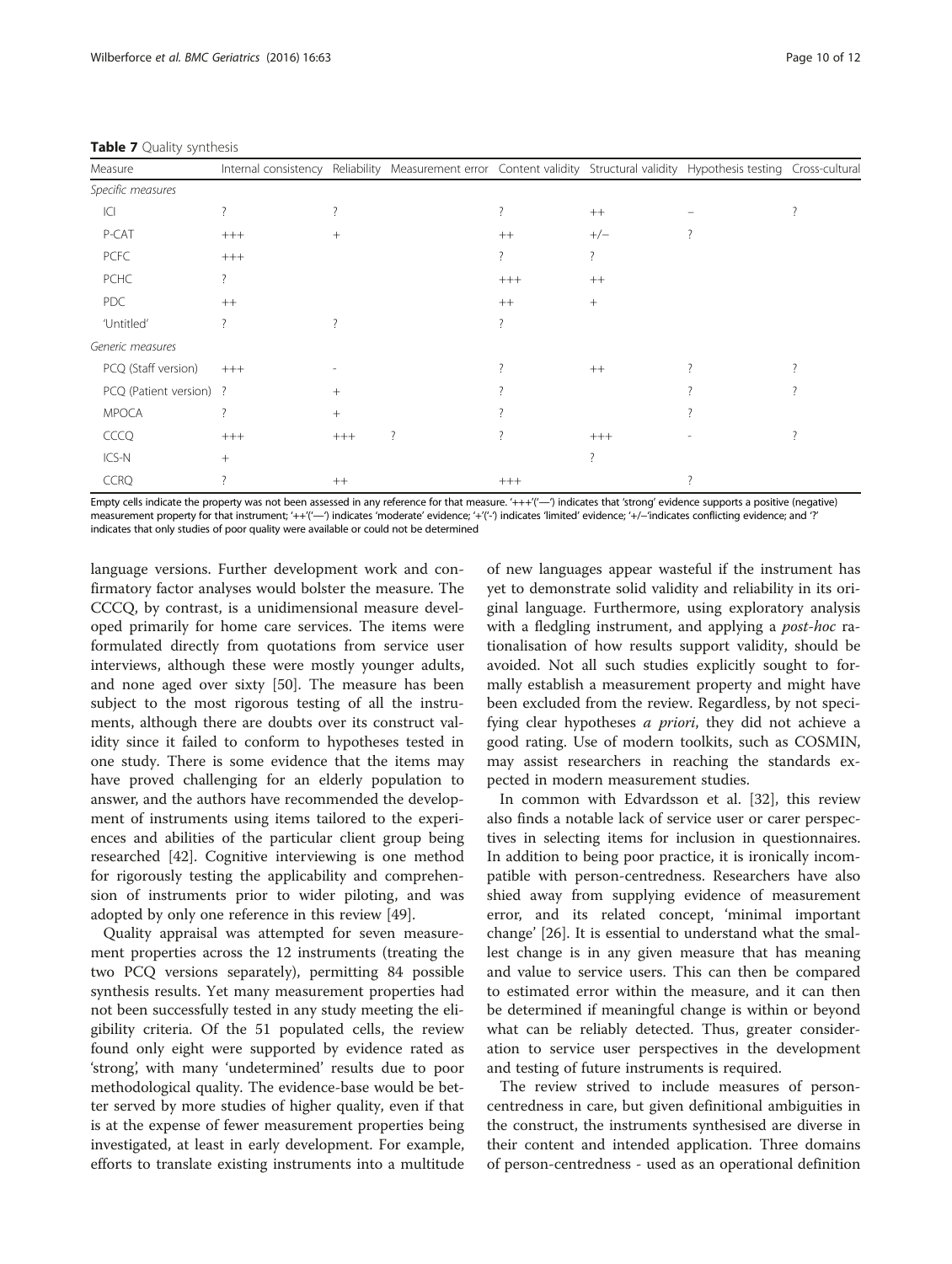<span id="page-10-0"></span>for this review - were well represented in the measures; however it is evident that some implicitly used wider interpretations. Examples include an extension of personcentredness into patient perceptions of personal safety and physical comfort. There is nothing inherently problematic in this as long as researchers' own interpretations of person-centredness are clearly articulated when developing their instruments, and, of course, that those using the questionnaires are alert to this. That said, instrument developers should at least ensure that the items reflect their intent: to achieve a high rating for content validity, the COSMIN framework demands that studies provide evidence that they assessed how comprehensively the items spanned their construct, and this was rarely demonstrated.

Other methodological considerations of this review should be borne in mind when interpreting the results. First, the COSMIN framework is relatively new, and its implementation is not without some travails. Some rating decisions remain a matter of significant judgement as to what constitutes violations of particular standards. Examples include whether hypothesis testing was guided by "adequate" or "poor" descriptions of comparison instruments, without a guide to expectations. Future development and testing of the COSMIN framework would be welcome. Second, the review is limited by its focus on questionnaire-based instruments. Observationbased measures, such as Dementia Care Mapping [\[51](#page-11-0)], may be suited to some research circumstances and could form a basis for criterion validity assessments. Further, the review has restricted its focus to measures developed and/or tested in older adult services, though this is not to say that other measures are necessarily inappropriate. However, before using such instruments, it would be imperative to inspect and test their validity with older people using long-term care services.

#### Conclusions

Person-centredness is now regarded as a central component of any high quality long-term care service for older people. However, those seeking to evaluate change and improve standards have limited evidence to support their choice of measurement instruments. This review aimed to identify, describe and critically appraise relevant measures. Eleven instruments were included. The review found that references testing measurement properties were generally of low methodological quality. Two measures (the P-CAT and CCCQ) stand-out as having been tested beyond the initial development stages, though concerns remain over the structural validity of the former, and construct validity of the latter. The review recommends closer attention to methodological quality in testing measurement properties, and greater inclusion of service users and families in item development and validation.

#### Additional file

[Additional file 1:](dx.doi.org/10.1186/s12877-016-0229-y) PRISMA 2009 Checklist. "Person-centredness in the care of older adults: a systematic review of questionnaire-based scales and their measurement properties". (DOC 62 kb)

#### Competing interests

The authors declare that they have no competing interests.

#### Authors' contributions

MW conceived the study and managed its conduct, analysis and initial drafting. MW, DC, LD, MPK and CR each contributed to the search and selection strategies and protocol design; commented on preliminary findings; and contributed to manuscript preparation. MW and DC independently screened full articles against inclusion criteria. MW, NL, LD and CR undertook initial independent critical appraisals of measurement properties. NL also undertook corroboration of MW's data extraction. All authors read and approved the final version of the manuscript.

#### Acknowledgements

This report is independent research arising from a Doctoral Research Fellowship (DRF-2013-06-038) supported by the National Institute for Health Research. The views expressed in this publication are those of the author(s) and not necessarily those of the NHS, the National Institute for Health Research or the Department of Health.

#### Author details

<sup>1</sup> Personal Social Services Research Unit, Precinct Centre, Crawford House, University of Manchester, Oxford Road, Manchester M13 9PL, UK. <sup>2</sup>Institute of Population Health, Jean McFarlane Building, University of Manchester, Oxford Road, Manchester M13 9PL, UK. <sup>3</sup>Institute of Public Health, Forvie Site Cambridge Biomedical Campus, University of Cambridge, Cambridge CB2 0SR, UK.

#### Received: 10 September 2015 Accepted: 21 February 2016 Published online: 07 March 2016

#### References

- 1. Leplege A, Gzil F, Cammelli M, Lefeve C, Pachoud B, Ville I. Personcentredness: conceptual and historical perspectives. Disabil Rehabil. 2007;29:1555–65.
- 2. Nolan MR, Davies S, Brown J, Keady J, Nolan J. Beyond 'person-centred' care: a new vision for gerontological nursing. J Clin Nurs. 2004;13:45–53.
- 3. Institute of Medicine. Crossing the quality chasm: A new health system for the 21st century. Washington, DC: National Academy Press; 2001.
- 4. World Health Organization. WHO global strategy on people-centred and integrated health services: interim report. Geneva: Switzerland; 2015.
- 5. Nolan M. Successful ageing: keeping the 'person' in person-centred care. Br J Nurs. 2001;10:450–4.
- 6. Stewart M, Brown J, Weston W, McWhinney I, McWilliam C, Freeman T. Patient-centered medicine: transforming the clinical method. California: Sage Publications: 1995.
- 7. Hobbs JL. A dimensional analysis of patient-centered care. Nurs Res. 2009;58:52–62.
- 8. Department of Health. The NHS constitution: the NHS belongs to us all. London: Department of Health; 2013.
- 9. National Institute of Health and Care Excellence. Patient experience in adult NHS services: improving the experience of care for people using adult NHS services. NICE Clinical Guideline 138. London: NICE; 2012.
- 10. Care Quality Commission. Guidance about compliance: summary of regulations, outcomes and judgement framework. London: Care Quality Commission; 2009.
- 11. Epstein RM, Fiscella K, Lesser CS, Stange KC. Why the nation needs a policy push on patient-centered health care. Health Aff. 2010;29:1489–95.
- 12. Mead N, Bower P. Patient-centred consultations and outcomes in primary care: a review of the literature. Patient Educ Couns. 2002;48:51–61.
- 13. Stewart M, Brown JB, Donner A, McWhinney IR, Oates J, Weston WW, et al. The impact of patient-centered care on outcomes. J Fam Pract. 2000;49:796–804.